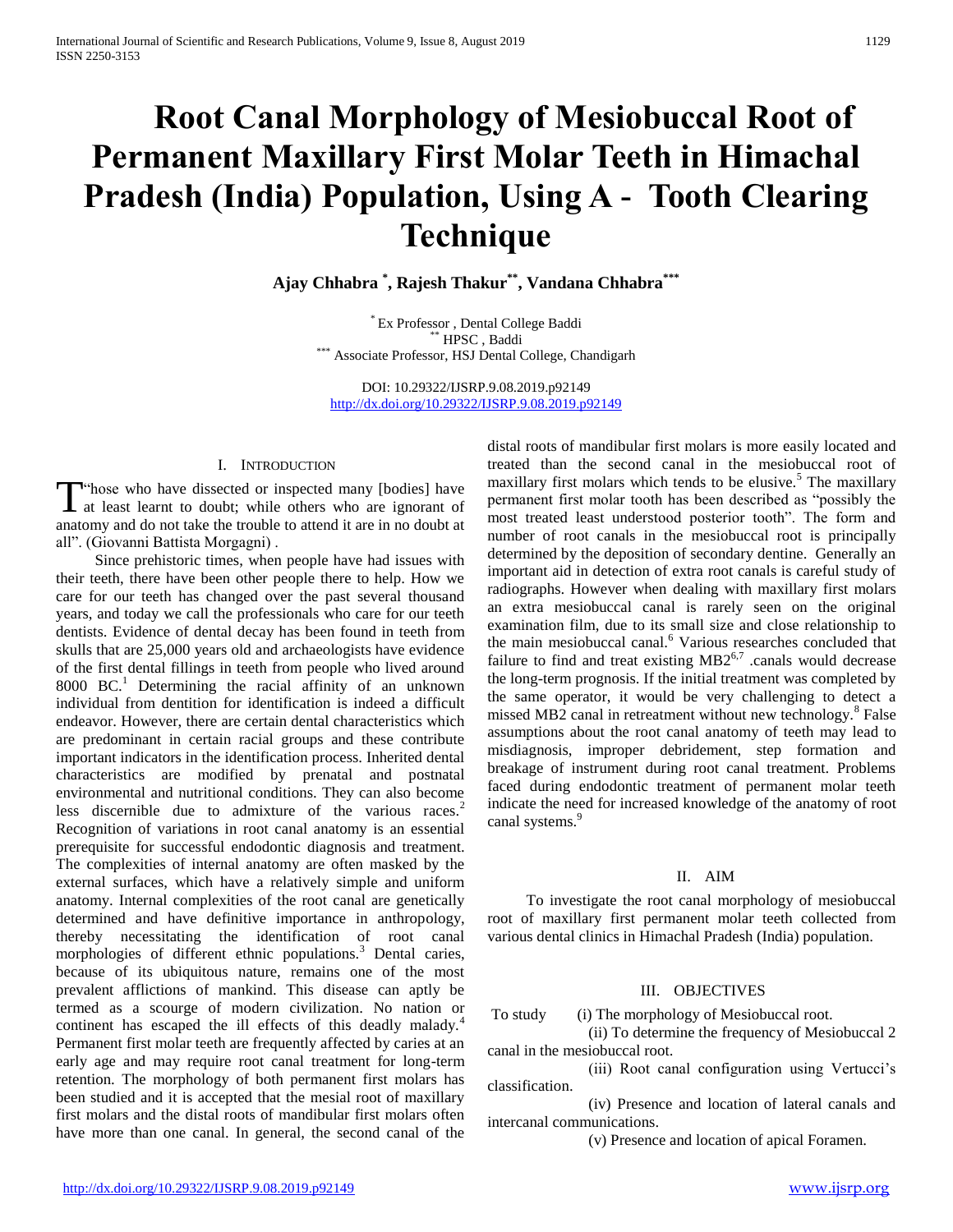# IV. METHOD

 Extracted teeth were collected from various government run and private clinics of Himachal Pradesh and then were stored in Cloramine T solution (HEZE Kingvolte chemical co.ltd. China). Hard and soft tissue deposits were removed with the help of ultrasonic scaler and scrubbed under running tap water. Samples were then kept in 5.25% Sodium Hypochlorite (Dentpro, Amrit chemicals Ltd, Mohali, Punjab, India) for 30 minutes for removal of organic debris. The pulp chamber was accessed using round bur (Mani) and Endo Z bur (Dentsply) in a high speed Air rotor hand piece (NSK Japan). Teeth were kept in 5.25% Sodium Hypochlorite (Dentpro, Amrit chemicals Ltd, Mohali, Punjab, India) for 30 min for the dissolution of the pulp remnants. After this the teeth were then washed under running tap water and kept overnight to dry. India ink (Himedia Laboratories Pvt. Ltd., Mumbai, India) was then injected into the root canals using syringe with 27 gauze needle (Sterican, Braun Medical India Pvt. Ltd., Mumbai, India) under negative pressure at the apical end using suction apparatus till the ink crossed the apex. After injecting the ink the teeth were kept to dry overnight. Samples were then kept in freshly prepared 5% Nitric Acid solution (Aries Laboratories, Ahmedabad, India) for 3 days for decalcification, the solution was changed daily, and manually agitated threetimes daily. Demineralisation was assessed with the help of radiovisiography. The decalcified teeth were then rinsed under running tap water for 4 hours and dehydrated in solution of 70%, 80%, 95% ethyl alcohol (Changshu Yanguan Chemicals, China) successively for 24 hours.

# V. MATERIALS AND METHOD

 Dehydrated samples were then placed in Methyl Salicylate (Vikas Pharma, Mumbai, India) to enhance translucency for 3 days and then observed under

Steriomicroscope for:

(i) The morphology of mesiobuccal root.

(ii) To determine the frequency of mesiobuccal 2 canal in the mesiobuccal root.

(iii) Root canal configuration using Vertucci's classification.

(iv) Presence and location of lateral canals and intercanal communications.

(v) Presence and location of apical foramen.

# VI. RESULT

1. The morphology of mesiobuccal root

The mesiobuccal root is broad bucco-lingually and slender mesio-distally.

ROOTS PRESENT:

Out of 600 permanent maxillary first molars 593 teeth had 3 roots (98.83%) 1 tooth had 4 roots (.16%)

6 teeth had 2 roots (1%) which had mesiobuccal and distobuccal roots fused but all had 3 separate canals.

# **VII.** NUMBER OF APICAL FORAMEN:

Out of 600 mesiobuccal roots 312 roots have single apex. (52%)

Out of 600 mesiobuccal roots 288 roots have two or more canals (48%)

#### VIII. DISCUSSION

 The clinical impact of missed anatomy can be clearly demonstrated with the large number of re-treatment case reports available in the literature; in the majority of these cases, failure of endodontic therapy is associated with untreated canal space. Localization and treatment of the missed anatomy typically leads to complete clinical and radiographic healing. Finally, untreated canal space may be associated with a remarkable variety of symptoms ranging from a symptomatic teeth to acute responses to hot and cold stimuli and from slight sensitivity to percussion and/or palpation to acute abscesses. The variability of symptoms and diagnostic and therapeutic difficulties make the treatment of missed anatomy a challenge for the general dentist.2 Thorough knowledge of tooth anatomy and the incidence of aberrancy in regional population being treated by the dentist can thus be helpful. Tooth clearing technique has been used by various researchers since over 100 years to study the human dental pulp morphology. It is easy to perform, inexpensive and has considerable value in the study of root canal anatomy, for it gives a three dimensional view of the pulp cavity in relation to the exterior of the tooth. Combination of nitric acid and methyl salicylate was used in the present study as was found to be the best (Gupta et al  $2014$ )<sup>14</sup> for three dimensional view of root canal morphology. Regarding three separate root anatomy Cleghorn et  $al<sup>11</sup>$  analysed data from four anatomical studies and found that the maxillary molar normally has three roots (96.2% of 416 teeth) which is in coincidence with the results of our study that is, 1 tooth (16%) was found with four roots. The fourth root was conical in shape and about half the length of mesiobuccal and distobuccal roots and present between the distobuccal and mesiobuccal root. In the samples six teeth (33%) were found with fused roots (distobuccal and Mesiobuccal roots) and all of them had separate root canals1. The result of study conducted by Yang et al $<sup>9</sup>$  found 2% maxillary molars with distobuccal and</sup> palatal root fused in Chinese population. No tooth was found with single root, rest 593 teeth had three roots which is in coincedence with our study33. According to Cleghorn et al35 two roots were found in 16 (3.8%) of the teeth studied, the incidence of one root or four roots is very rare and cannot be evaluated from case reports which support the results of the present study. Prevalence of MB2 in permanent maxillary first molar teeth of Himachal Pradesh population was found to be 65.16% which is supported by the study conducted by Gupta Vishesh et  $al<sup>19</sup>$  in 2016, they reported the occurrence of 69.2%. Heeresh Shetty et al<sup>15</sup> also reported the prevalence of MB2 in South Indian population to be 86.36%, also Kishore Gopalakrishna Naik et al  $(2016)^{22}$  by clearing method found 84% MB2, the higher incidence can be due to regional difference between north Indian and south Indian population. Wasti et al reported  $(2001)^{21}$  found the presence of 53% four root canals in three rooted 30 maxillary molars of South Asian Pakistani's by tooth clearing. Alavi et  $al(2002)^{17}$  reported incidence of 65% two root canals in mesiobuccal root of indigenous Thai population. The two separate canals till the apex 2-2 Vertucci's Class IV had the second largest prevalence 19% after Vertucci's Class I 34.84%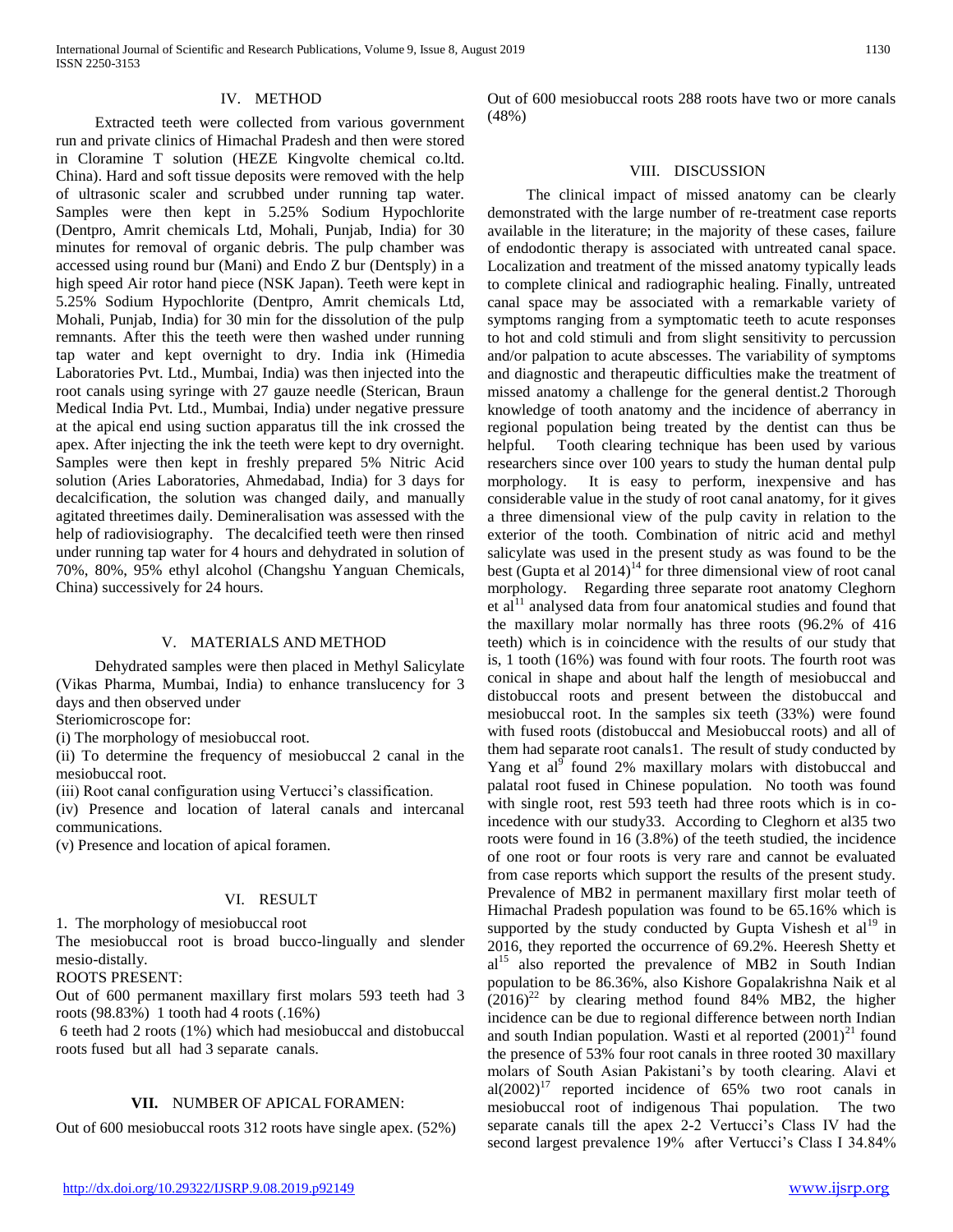in the mesiobuccal canal. The 3-3 vertucci's class VIII was not found in any MB root canal while only 2 teeth presented with 1- 2-1-2 type of root canal. Satoru Matsunaga et al65 found that in maxillary first molar palatal roots, none of the canals were completely separated, and most of the canals were Type I, which are single canals. As for the incidence of root canals with ramifications, Type I-a, in which there are no accessory root canals, comprised 65.6 %, while Type I-b, which show apical ramifications, comprised 31.1 %. Type I-c, which shows lateral canals, demonstrated the lowest incidence at 3.3 %. The presence and location of apical foramen have a wide variance, the mesiobuccal root contain the maximum number of foramen. L.Benan Ayranci et  $al<sup>12</sup>$  also reported that the morphology of apical foramina in the Turkish population present highly complex anatomical variations. This study found that the mesiobuccal root had a single foramen in 315 (52.5%) teeth while 285 (47.5%) teeth had two or more than two foramen. Thomas et al (1993)67 reported an occurrence of 46.3% two or more foramen. In the present study the apical foramen of the mesiobuccal canal did not open at the anatomical apex in 231 (38.5%) teeth in rest 369 (61.5) teeth the apical foramen opened at the anatomic apex. The recognition and management of canal isthmus and accessory root canals is a factor that may improve the success rate of surgical endodontic treatment. These anatomical structures can act as reservoir for bacteria or necrotic pulp tissue and may account for the failure of endodontic treatment. The present study shows intercanal communications in $^{23}$  mesiobuccal roots 16% and these isthmuses were present in middle third of the root. Weller et al<sup>8</sup> presented the concept of a partial isthmus and reported a 100% prevalence of an isthmus at the apical 4 mm level of the MB roots with two canals. Teixeira et  $al<sup>12</sup>$  also found the incidence of canal isthmus was greatest at the apical 3 to 5 mm level of the MB root of maxillary first molars. Tam and Yu<sup>15</sup> differentiated between the accessory root canals and canal isthmi and reported that 12.5% of the maxillary first molars have one or more accessory root canals located between the mesiobuccal (MB1) and the mesiolingual (MB2) root canal. It was observed that the mesiobuccal second canal was thinner than the main mesiobuccal canal. These mesiobuccal second canal (MB2) canals then followed a torturous route towards the apex to open at an independent apical opening which is present at a lateral position to the anatomical apex or join the main mesiobuccal canal to open as one apex. The clearing technique revealed that the complex anatomy and the tortuous pathway of the root canal system justify the difficulties in penetrating the entire length of the MB canal, showing that achieve patency in the MB2 canal is much more challenging than locating them. Achieving patency of MB2 canal is much more challenging than locating them. According to Tauby et  $al^{16}$  it was only possible to achieve patency in 50.9% on MB2 canals in the endodontic treatment of first molars,

# IX. CONCLUSION

 The result of our study concludes that the incidence of two or more canals in permanent maxillary first molars of Himachal Pradesh (India) population is about 65%. Keeping in view this higher prevalence of the second canal the clinicians should always rule out the presence of mesiobuccal II canal. The presence of separate apical foramen in more than 48% cases necessitates that the MB II canal should not be left untreated to avoid failure of the endodontic treatment. The second mesiobuccal canal found in most of the cases was thinner and had torturous course with intercanal communications and lateral canals so the role of thorough irrigation protocol is necessary. Further more studies are required to demystify the maxillary molar teeth for a better understanding of the tooth morphology and get best results for its root canal treatments. e MB2 canal.

#### **REFERENCES**

- [1] 1. McMillenCenter for Health Education. History of Dentistry. Internet.
- [2] 2. HashirnYaacob, Phrabhakaran&Murali. Racial characteristics of human teeth with special emphasis on the Mongoloid Dentition. Malaysian Journal of Pathology I996; 18(1): 1 – 7.
- [3] 3. Neelakantan et al. Cone-Beam Computed Tomography Study of Root and Canal Morphology of Maxillary First and Second Molars in an Indian Population. JOE 2010; Volume 36, Number 10: 1622-1627.
- [4] 4. Bhardwaj Vinay Kumar. Dental caries prevalence in individual tooth in primary and permanent dentition among 6-12-year-old school children in Shimla, Himachal Pradesh. Int. J. of Health & Allied Sciences 2014; Vol. 3, Issue 2: 125-128.
- [5] 5. N. Pattanshetti, M. Gaidhane& A. M. Al Kandari. Root and canal morphology of the mesiobuccal and distal roots of permanent first molars in a Kuwait population – a clinical study. International Endodontic Journal 2008; 41, 755–762.
- [6] 6. A Chhabra, TS Teja, V Jindal, MG Singla, K Warring , Fate of extruded sealer:a matter of concern

J Oral Health Comm Dent 5 (3), 168-172

- [7] 7. N Garg, S Sharma, A Chhabra, A Dogra, R Bhatia, S Thakur : Clinical evaluation of maintenance of apical patency in postendodontic pain: an in vivo study Endodontology 29 (2), 115
- [8] 8.V Chhabra, A Chhabra: Hemisection: Saviour of A Furcation involved Tooth: Indian Journal of Dental Sciences 3 (1)
- [9] 9. sahni garma chhabra ajay,chhabra V: periapical tissue reactions ans healing in endodontic procedures root canal 1
- [10] 10. Khalid S et al. Incidence of canal systems in the mesio-buccal roots of maxillary first and second molars in Saudi Arabian population. AustEndod J 2013; 39, 98–101.
- [11] 11. Vinio Malagnino, Livio Gallottini, and Paola Passariello. Some Unusual Clinical Cases on Root Anatomy of Permanent Maxillary Molars. Journal of Endodontic Mol. 1997; 23, No. 2, 127-128 .
- [12] 12. P Lata, A Chhabra, V Jindal, AK Thakur: In-Vivo Clinical Evaluation of Regenerative Endodontics in Immature Necrotic Permanent Teeth With Open Apex Dental Journal of Advance Studies 3 (01), 026-033
- [13] 13.. A Chhabra, M Katna, N Garg, V Chhabra: Influence of Three Different Instrumentation Techniques on the Incidence of Postoperative Pain After Endodontic Treatment Pesquisa Brasileira em Odontopediatria e Clinica Integrada 18 (1), 4088
- [14] 14. Howard H. Pomeranz, Gerald Fishelberg. The secondary mesiobuccal canal of maxillary molars. The Journal Of American Dental Association.1974; 88;119-124.
- [15] 15. Frank J. Vertucci, Gainesville, Fla. Root canal anatomy of the human permanent teeth.1984; Oral Surgery. (58) 589-599.
- [16] 16. A Chhabra, M Katna, N Garg, V Chhabra: Influence of Three Different Instrumentation Techniques on the Incidence of Postoperative Pain After Endodontic Treatment Pesquisa Brasileira em Odontopediatria e Clinica Integrada 18 (1), 4088
- [17] 17. Yang Z-P, Yang S-F, Lee G. The root and root canal anatomy of maxillary molars in a Chinese population.Endodontic & Dental Traumatology 1988; 4: 215-218.
- [18] 18. James C. Kulild, Donald D. Peters. Incidence and Configuration of Canal Systems in the Mesiobuccal Root of Maxillary First and Second Molars. Journal of Endodontics 1990; 16(7); 311-317.